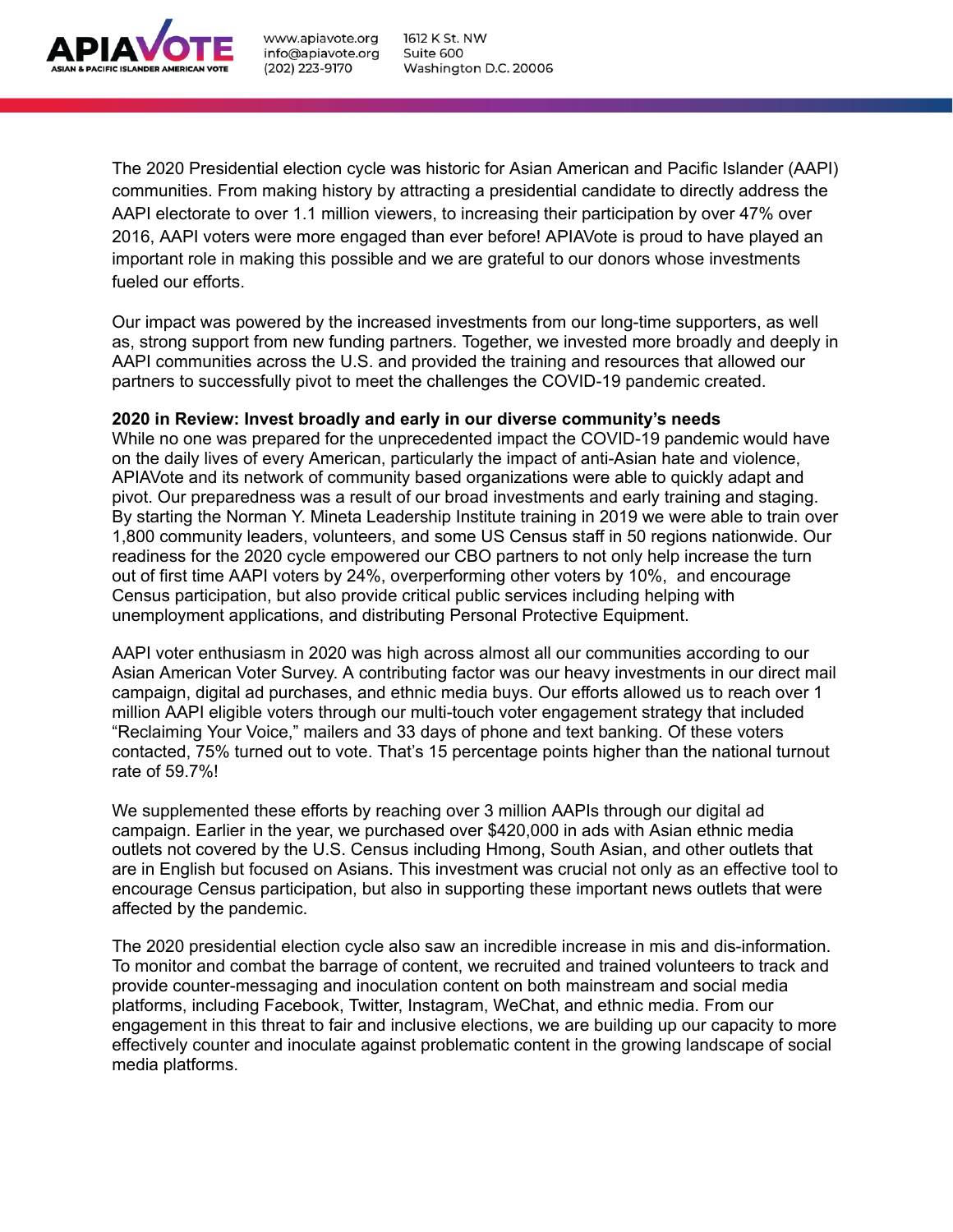

In 2020, we were also able to expand our youth engagement program to include, for the first time, high school aged youth. This expansion became important as schools shut down and the threats of harassment and violence against Asian Americans grew. We were able to quickly adapt our programming to virtual platforms to provide our participants with safe spaces to network, receive mentorship, and process the anxiety and trauma we all experienced during the pandemic. This included our investment in the Youth Ambassador Program with whom we disbursed \$18,500 Ambassador organizations on 31 college campuses and student organizations to conduct virtual voter registration drives and workshops for voter and census education. Our programming engaged over 2,000 high school and college students.

## **Moving Forward: Building Power to Wield Power requires your sustained support**

As we celebrate the successes of 2020, we are focused more than ever on finding ways to continue building civic engagement in our AAPI communities, as well as, increase our capacity to wield our growing electoral power. The incredible turn out of AAPI communities in Georgia, Arizona, Nevada, Pennsylvania, and around the country, highlights a few crucial lessons: 1) invest broadly and early; 2) meet the needs of our diverse communities; and 3) invest in the young and emerging electorate.

To meet the exponential growth and diversifying needs of our AAPI communities, your sustained support is needed every year to see similar gains in the midterms and the 2024 Presidential election. Your sustaining support would allow us to:

- **Invest early in growing AAPI communities**: By expanding our network of partner CBOs and establishing a national cohort of volunteers to harness and activate the growing interest and energy to empower AAPI communities year round and every year
- **Build an activist pipeline**: There is an awakening of AAPI activists, young and young-in-spirit, across the country. We are building on our youth ambassador program a pipeline development program to provide safe spaces for the armies of activists to process, heal, and focus their energy on building power through community.
- **Increase our intensity to combat mis and dis-information:** Your support will help us develop an infrastructure and larger network of volunteers, organizers, and other community leaders to engage in the new digital organizing landscape.
- **Develop a National directory of AAPI organizations:** To ensure our communities are not left behind in times of crisis and to facilitate better response by government, corporate, and philanthropic responders we will pursue the development and maintenance of a national directory of AAPI serving organizations.
- **Invest in our organizational capacity:** To meet this moment and be prepared for the future needs of our AAPI communities.

We would not be able to consider our growth without the incredible investments from our long-time funding partners, and the strong support from our new funders. Realizing our shared vision will require sustained and deepened investments beyond Presidential and midterm elections. Kevin Hirano, our new Director of Development and Communications, or I will be following up with you to discuss this report and how you would like to join our effort to meet this moment to build power to wield power.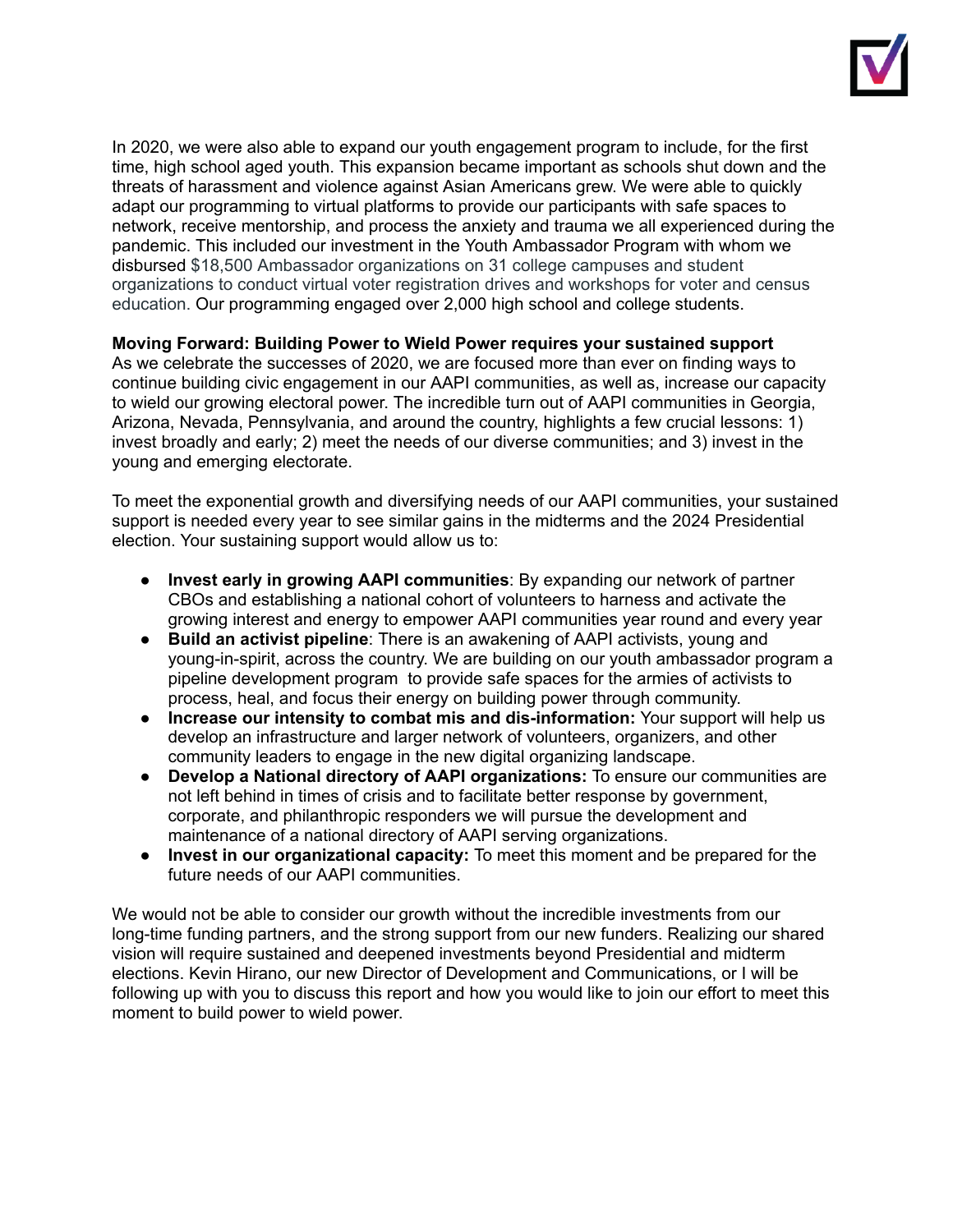

## **Highlights of 2019-2020 Accomplishments:**

- **Conducted over 50 Norman Y. Mineta Leadership Institute training sessions** that trained over 1,800 community leaders, volunteers, and some US Census staff in the 2020 Census, volunteer recruitment and retention, and voter engagement.
- **Produced Census and Voting public service announcements (PSAs) in 26 languages**, including PSAs specifically for South Asian tv and radio stations.
- **Created and hosted 29 language specific resource pages on APIAVote's website** featuring translated Census information. Five translated pages provided "Know Your Voting Rights" and 1-888-API-VOTE voter hotline information, as well as voter guides created by the local partners to ensure that translated and culturally appropriate materials, tools, and content were widely available.
- **Received over 5,000 calls on the Asian Voter Hotline between October through November.** Volunteers answered callers' questions so individuals and households could cast their vote early or on election day.
- **Sub-granted over \$240,000** to 14 of our CBO partners.
- **Designed and distributed over 50,000 APIAVote/AARP Count Us In bags** across the US that allowed partners to distribute information about Census and voting. A number of partners also coupled it with food and/or PPE distribution to their communities in a socially distant and safe manner
- **Purchasing over \$341,0000 in ads with Asian ethnic media outlets** to reach the top 5 Asian languages not covered by the U.S. Census, as well as ad buy in Hmong, South Asian, and other outlets that are in English but focused on Asians.
- **Coordinated a Presidential Town Hall** that featured, for the first time in history, a presumptive presidential candidate to directly address the AAPI electorate with **over 1.1 million viewers**.
- **Coordinated our first ever National AAPI Leadership Summit** to engage the thousands of attendees who have not been traditionally active in organizing for the elections, but became recently inspired. We organized 60 workshops that focused on 3 tracks: policy, organizing, and convening to meet those locally.
- **Reached over 1,000,000 AAPI households** through our multi-touch outreach program that included the "Reclaiming Your Voice" mailers and 33 days of phone and text banking. We produced, coordinated and disbursed 36 different version of the "Reclaiming Your Voice" mailer to meet the individual community needs of our network of CBO partners
- **Reached over 3 million AAPIs through the most comprehensive nonpartisan digital ad campaign.** Using new geo-targeting technology, the strategy involved setting up virtual perimeters around Asian grocery stores and community centers in high density AAPI neighborhoods to collect cell phone IDs. We used these IDs to serve targeted ads to increase voter awareness and mobilization to identify and reach a larger more diverse audience.
- **Produced the Asian American Voter Survey, the only national pre-election survey for the 2020 presidential election cycle focused on Asian American** positions towards candidates and parties, political leanings and where they stand on issues in partnership with AAPIData, Asian American Advancing Justice - AAJC and AARP.
- **Monitored and combated mis and dis-information on both mainstream and social media platforms**, including Facebook, Twitter, Instagram, WeChat, and ethnic media. In addition to reporting instances of mis/disinformation, we recruited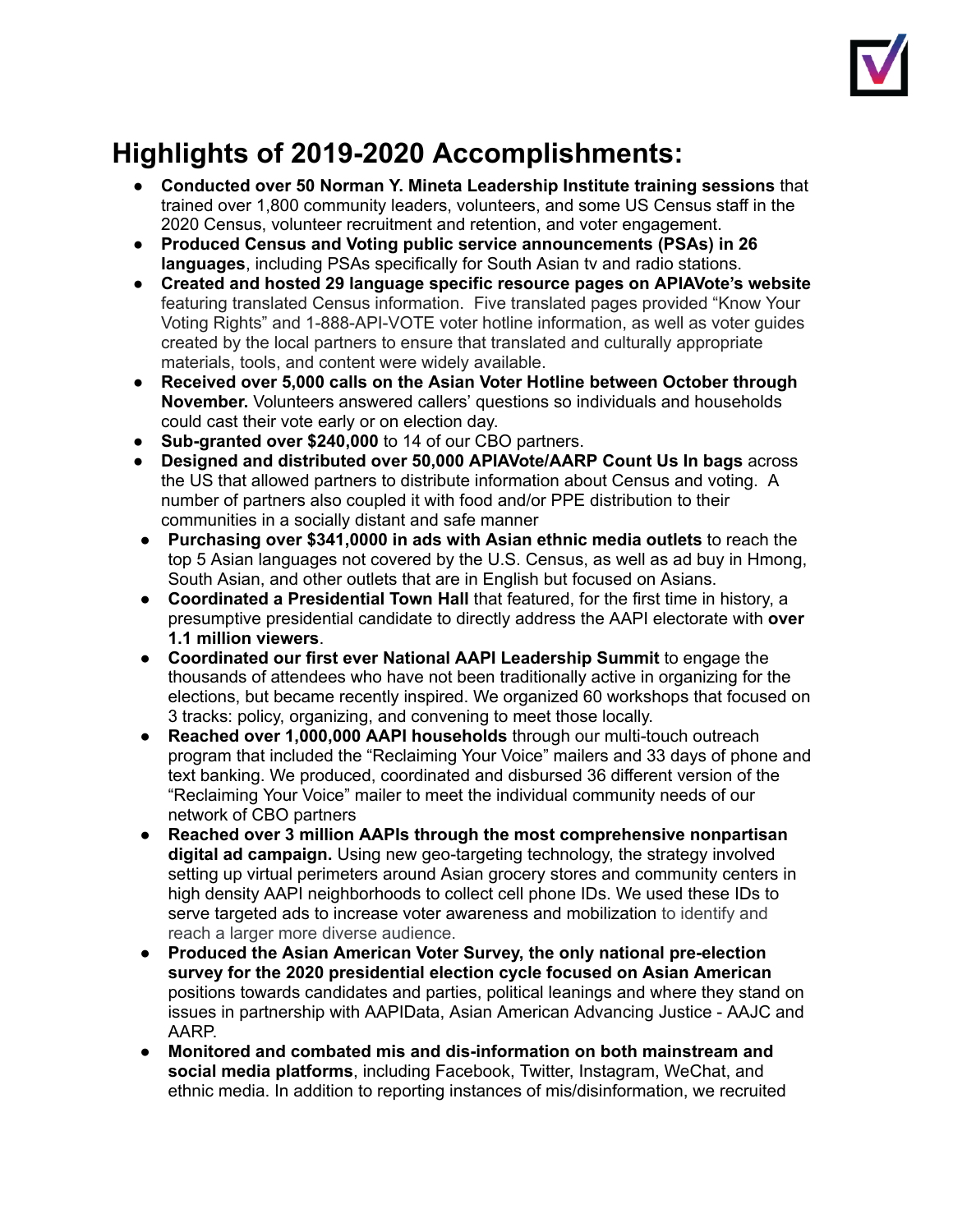

and trained monitors to engage and provide counter-messaging and inoculation content.

- **Produced the "Your Vote Your Voice" PSA series** with 26 prominent Asian American celebrities aimed to help voters make a voting plan, know your rights, and combat disinformation around voting and the elections. **The series received 3,810,380 completed video views.**
- **Granted \$18,500 to 33 Ambassador organizations on 29 campuses nationwide** to conduct voter registration drives and organize workshops for relevant voter and census education within their respective AAPI campus communities. 170 students who engaged through the Ambassador program signed up to support APIAVote's phone banking initiatives
- **Empowered our Youth Advisory Board to lead the inaugural high school cohort.** Led by representatives from our Youth Advisory Board and Ambassadors, high school mentees met on a weekly basis with APIAVote staff, trainers, and program mentors to discuss the importance of AAPI civic participation, relational organizing, AAPI identity/history and more. Interest in this program far outpaced our capacity and we will be expanding this program.
- **Conducted workshops on Census and Civic Engagement at collegiate AAPI student conferences**, such as the East Coast Asian American Students Union (ECAASU) 2020 Conference, Midwest Chinese American Student Association (MCASA) 2020 Conference, Kappa Phi Lambda's National Conference, APIA Scholars Young Professionals Conference, Kansas State University Asian American Student Association's (KSU AASU) "Fall into the Polls" workshop and panel, Civic Leadership USA (CLUSA) 2020 "Young Leaders of America" National Summit panel, as well as an extensive Youth Track as part of APIAVote's National AAPI Leadership Summit